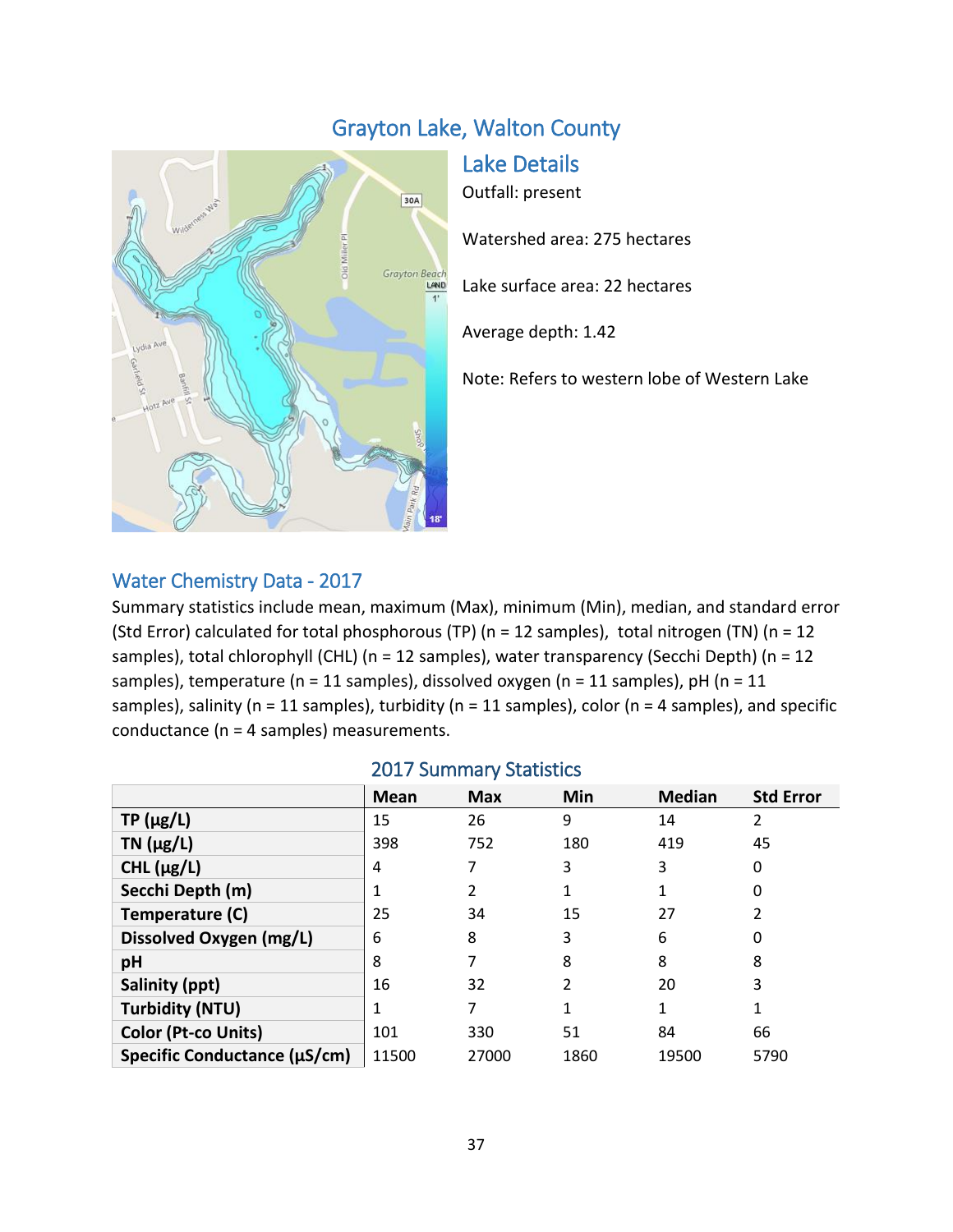### Water Chemistry Data - 1999 through 2017

Summary statistics include mean, maximum (Max), minimum (Min), median, and standard error (Std Error) summary statistics calculated on an annual basis using monthly data for total phosphorous (TP), total nitrogen (TN), total chlorophyll (CHL), water transparency (Secchi Depth), temperature, dissolved oxygen, pH, salinity, turbidity, color, and specific conductance. Summary statistics represent Long-Term analyses among annual means from 1999 through 2017.

|                              | Mean  | <b>Max</b> | Min  | <b>Median</b>  | <b>Std Error</b> |
|------------------------------|-------|------------|------|----------------|------------------|
| $TP(\mu g/L)$                | 13    | 17         | 11   | 14             | 0                |
| TN $(\mu g/L)$               | 356   | 448        | 236  | 363            | 14               |
| CHL $(\mu g/L)$              | 4     | 5          | 2    | 3              | 0                |
| Secchi Depth (m)             |       | 2          |      | 1              | 0                |
| Temperature (C)              | 22    | 25         | 18   | 22             | 0                |
| Dissolved Oxygen (mg/L)      | 6     |            | 5    | 6              | 0                |
| pH                           | 7     |            | 8    | 7              | 9                |
| Salinity (ppt)               | 11    | 22         | 4    | 11             |                  |
| <b>Turbidity (NTU)</b>       | 2     | 5          | 1    | $\overline{2}$ | 0                |
| Color (Pt-co Units)          | 71    | 137        | 25   | 74             | 10               |
| Specific Conductance (µS/cm) | 11700 | 22600      | 4300 | 12900          | 1670             |

## Long-Term Summary Statistics